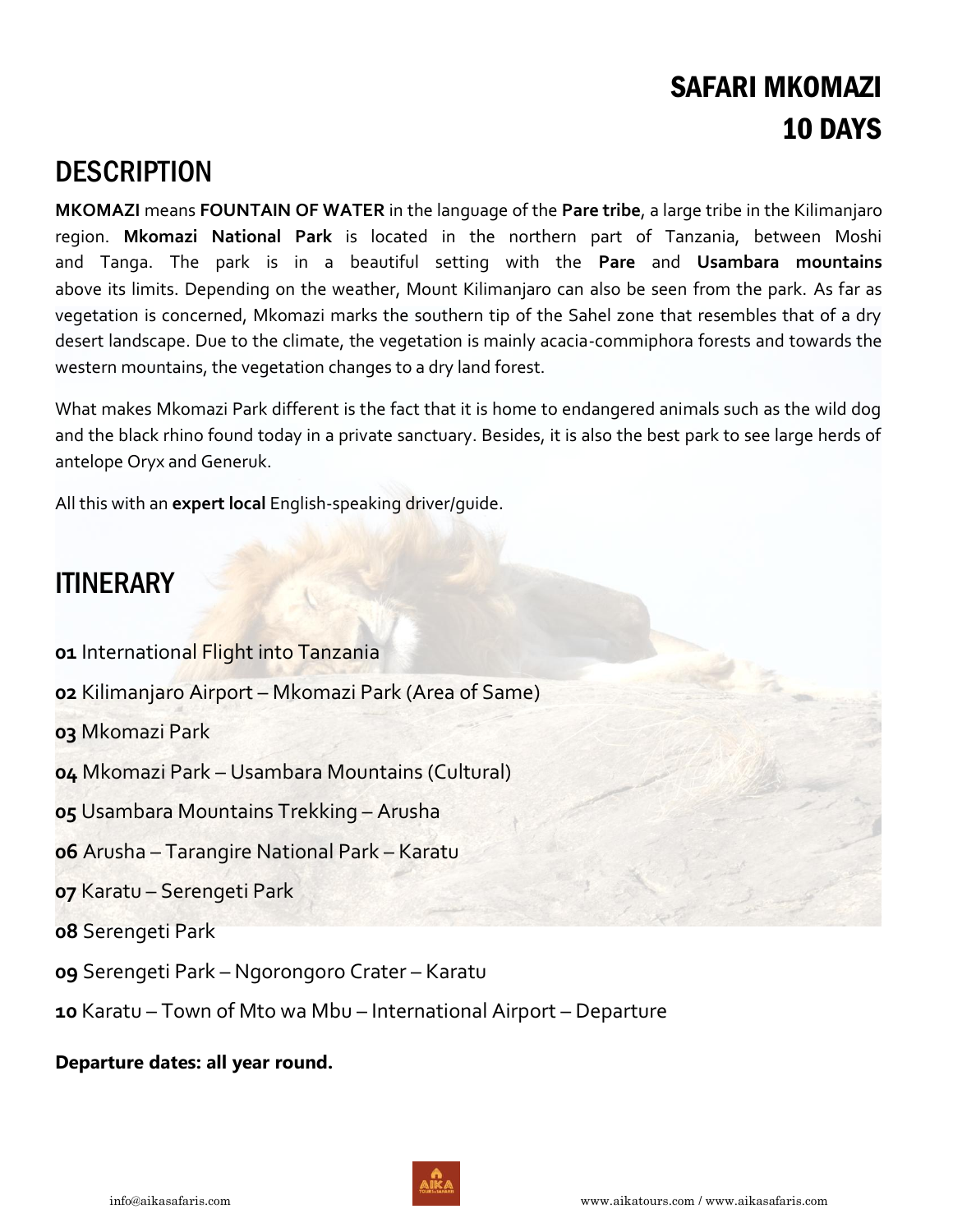# DETAILED ROUTE

# **01 INTERNATIONAL FLIGHT INTO TANZANIA:** International flight into Tanzania. Overnight on

board. The contract of the contract of the contract of the contract of the contract of the contract of the con

# **02 KILIMANJARO AIRPORT – MKOMAZI PARK (AREA OF SAME):** We will land in Tanzania,

specifically at Kilimanjaro

International Airport. After completing the entry procedures to the country and collecting our luggage, we will meet our guide, who will be waiting for us with a sign and our names on it.

Shortly after, we'll be on our way to the **Mkomazi National Park**. After about 3 hours, we'll reach the town of **Same**, where we will spend the night.

Elephant Motel — FB (Full Board): [http://www.elephantmotel.com](http://www.elephantmotel.com/)

**03 MKOMAZI PARK:** Early, we will drive up to the entrance in order to register and start this great day. The park offers unique views and passages, which we can go

through while we search animals such as the **wild dog**, **giraffe**, **buffalo**, **elephant**, **black rhino**, **oryx antelope** and **gerunuk** among many others.

The main source of water in Mkomazi comes from the **Umba River** to the southeast, where we can see various animals drinking or simply cooling off. Mkomazi is also home to a large population of birds, more than 450 species that can be easily seen: ostriches, long-crested eagles, hoopoes and great bustards. Around the Umba River, sightings of martins, flamingos, cormorants, plovers, ducks and crocodiles basking on the banks are common.

After a very nice day and as the sunset approaches, we'll go back to the same accommodation spend the night.

Elephant Motel — FB (Full Board): [http://www.elephantmotel.com](http://www.elephantmotel.com/)

## **04 MKOMAZI PARK – USAMBARA MOUNTAINS:** After breakfast, we will drive to the famous

**Usambara Mountains**, an area under the

influence of the Sambaa tribe. Upon arrival, we will discover the **colorful culture** of the **Sambaa people**. They are famous for **pottery making** and we will be lucky to spend time in a workshop and watch them make it. If we wish, we can participate and learn from them. We will also visit the local market where barter is common, taking into account that most of them are either natural or homemade products.

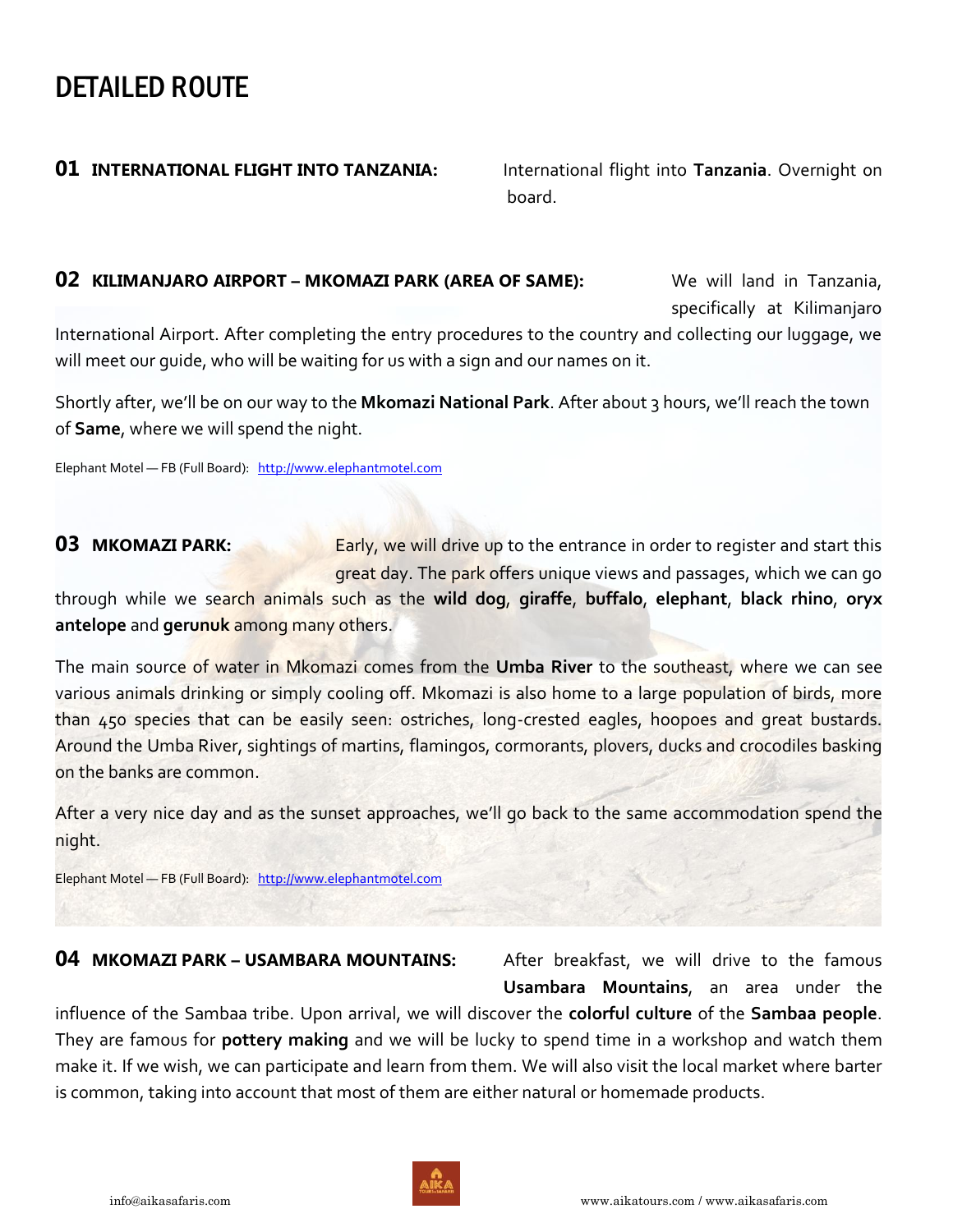At noon, we will have a hot lunch at our accommodation and enjoy the views of the peaks of Mount Usambara. If the day is clear, you can also see Mount Kilimanjaro from up-close. After lunch, we will go out again and take a stroll in town to discover diverse community projects such as the **Jamii Sawa Foundation** <http://www.jamiisawa.org/> which is dedicated to providing water to the area, construction of schools and hospitals.

At sunset, we can go for a drink in a local bar in the middle and enjoy the African atmosphere.

Mambo View Point — FB (Full Board): <https://mamboviewpoint.org/>

# **05 USAMBARA MOUNTAINS TREKKING – ARUSHA:** With an early breakfast to gather strength

and at sunrise, we will go out for a **trek**

through the Usambara Mountains following the **Mambo Footprints route**. This path follows the **Homo Erectus markings**, but we can also enjoy nature at its best and see white colobus monkeys, chameleons, but not forgetting the identification of birds and plants.

We'll go back for lunch and a little rest or even a nap. Shortly after, we will leave this area and drive to the city of **Arusha** where we will spend the night.

Arusha Planet Lodge - BB (Bed & Breakfast): [https://www.planet-lodges.com/arusha\\_planet\\_lodge/](https://www.planet-lodges.com/arusha_planet_lodge/)

# **06 ARUSHA – TARANGIRE NATIONAL PARK – KARATU:** First contact with the wealth of fauna and landscape in the country. We will explore the **Tarangire Park**, less famous and also little explored than its counterparts Ngorongoro and Serengeti, but no less interesting for that matter.

Tarangire is widely known for its huge population of elephants and the gigantic baobabs that sift the park, the enormous African tree whose legend tells how the gods turned it upside down to punish human pride. On the way to the park, we will have the first visual contact with the huts of the Masai ethnic group, which we'll see in the distance engaged in their daily activities. We will have our picnic lunch in the park and complete the safari in Tarangire seeking ferocious lions, sneaky leopards, giraffes or buffalos.

After a very complete day, we will leave the park behind and move towards the amazing Rift Valley, specifically to the town of **Karatu**, the last town bordering the Ngorongoro Conservation Area.

Eileen's Tree Inn — FB (Full Board): <http://www.eileenstrees.com/>

**07 KARATU – SERENGETI PARK:** Very early in the morning, we'll leave for the great park of northern Tanzania, the **Serengeti**. Upon arrival, we will cross

the famous endless plain where we will begin our great safari in search of animals such as lions, leopards, elephants, giraffes, buffalos, wildebeest, zebras, antelope, birds and many more.

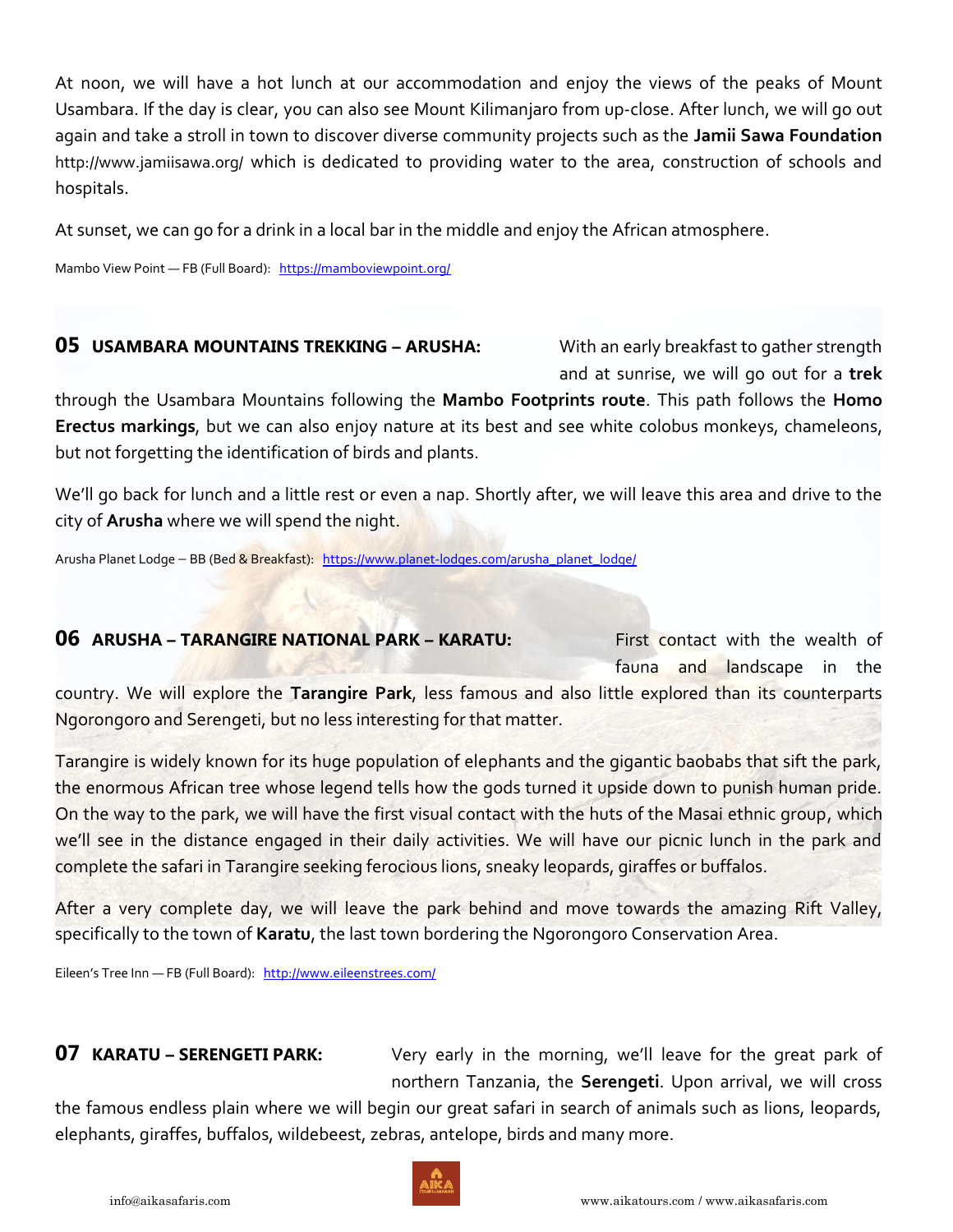The safari will take us to the central area, better known as **Seronera**, and with the sunset with us. We will arrive at our camp in the middle of the savanna and views of the entire plain.

Burudika Serengeti Tented Camp - FB (Full Board): <http://www.burudikalodges.com/serengeti-tented-camp/>

**08 SERENGETI PARK (CENTRAL ZONE):** The oldest and most famous of Tanzania's and Africa's national parks represents the essence of the safari

experience par excellence. With large savanna plains and forests where millions of herbivores graze, the Serengeti is home to the most significant specimens of Africa all year round: giraffes, elephants and rhinos.

Known for the annual migrations of wildebeests and other herbivores, where millions of animals travel nearly 1,000 kilometers in search of fresh pastures starring in a unique spectacle of wildlife, Serengeti is the must-visit place in Tanzania. One of the scenes that awaits is that of hippos and **Nile crocodiles** in one of the large ponds in this park.

One of these natural pools, known as the **Retina Hippo Pool** and located 10 kilometers from Seronera, is one of the best places to see these fascinating animals. We'll have picnic food in the middle of the savanna, so as not to lose a second of the sensations while being part of a safari in capital letters.

We'll have picnic today, in the middle of the savanna, so that we can use time efficiently and enjoy all the sensations offered by this safari in capital letters.

Burudika Serengeti Tented Camp - FB (Full Board): <http://www.burudikalodges.com/serengeti-tented-camp/>

## **09 SERENGETI PARK (CENTRAL ZONE) – NGORONGORO CRATER – KARATU:** At sunrise, we will

be ready to enter

the **Ngorongoro Crater**, one of the largest volcanic calderas in the world. Formed after a gigantic explosion in the volcano, we can appreciate the caldera as a gigantic hole with walls over 600 meters high filled with forests.

Inside the 20-kilometer in diameter caldera, nature has created a peculiar universe of ecosystems with forests, lakes and savannas so it can be home to a population of **around 25,000 animals of different species**. This safari brings the opportunity to see the so-called **Big Five**.

This safari brings the possibility to see the so-called Big Five. Specifically in the **Munge River** area, we will be on the lookout for the lions with the darkest mane. In this paradise, we'll have our picnic lunch in front of a swamp watching hippos bathe. In the afternoon, we will leave the crater and head to the town of **Karatu**.

Eileen's Tree Inn - FB (Full Board): <https://www.eileenstrees.com/>

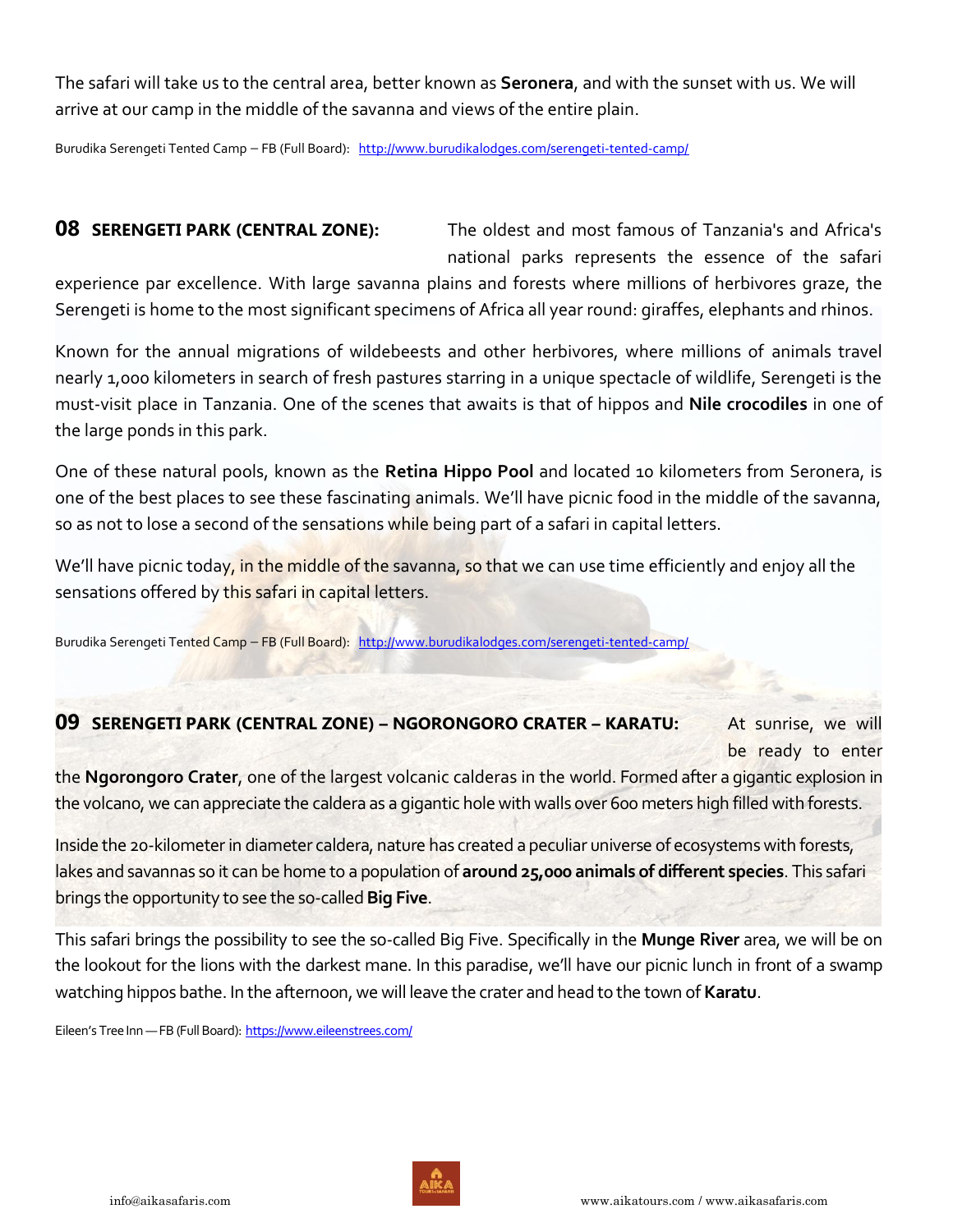# **10 KARATU – TOWN OF MTO WA MBU – INTERNATIONAL AIRPORT – DEPARTURE:**

We'll drive to the famous and **multicultural** town of **Mto wa Mbu** to engage in cultural and social visits. A local guide will guide us in visiting a local market, but we can also walk through the streets of this busy African agricultural town, surrounded by beautiful nature.

During this tour, we will visit a **school**, a **church** and a **banana brewery**, an excellent way to get an insight into the **daily life** of the local population.

After the visits, we will drive to the international airport to take the departure flight.

## **END OF OUR SERVICES**

## **\*ASK FOR A FREE QUOTATION.**

## **ACCOMMODATION:**

| <b>MKOMAZI:</b>   | Elephant Motel or similar.       |
|-------------------|----------------------------------|
| <b>USAMBARA:</b>  | Mambo View Pont or similar.      |
| <b>ARUSHA:</b>    | Planet Lodge or similar.         |
| <b>KATATU:</b>    | Eileens Tree Inn or similar.     |
| <b>SERENGETI:</b> | Burudika Tented Camp or similar. |
|                   |                                  |

**NOTE:** The accommodations offered will be guaranteed once the reservation is confirmed by the client. If the accommodations are not available, they will be exchanged for others with similar characteristics. Such change could increase or decrease the price, so the client will be informed.

**INCLUDED SERVICES:** All transfers to and from the airport; full board during the safari, except drinks at hotels; 4x4 vehicles, Land Cruiser or Land Rover in Tanzania; professional English-speaking driver-guide throughout the safari; park fees for all national parks mentioned; full board during the safari, except drinks at hotels; visit: social and cultural in the Usambara Mountains; visit: Sambaa tribe in Usambara; visit: pottery workshop in Usambara; trekking in Usambara Mountains; visit: cultural and social in Mto wa Mbu; bottled water during the safari (unlimited); electric fridge in the 4x4 vehicles to cool drinks; socket for cell phone and camera in the 4x4 vehicles.